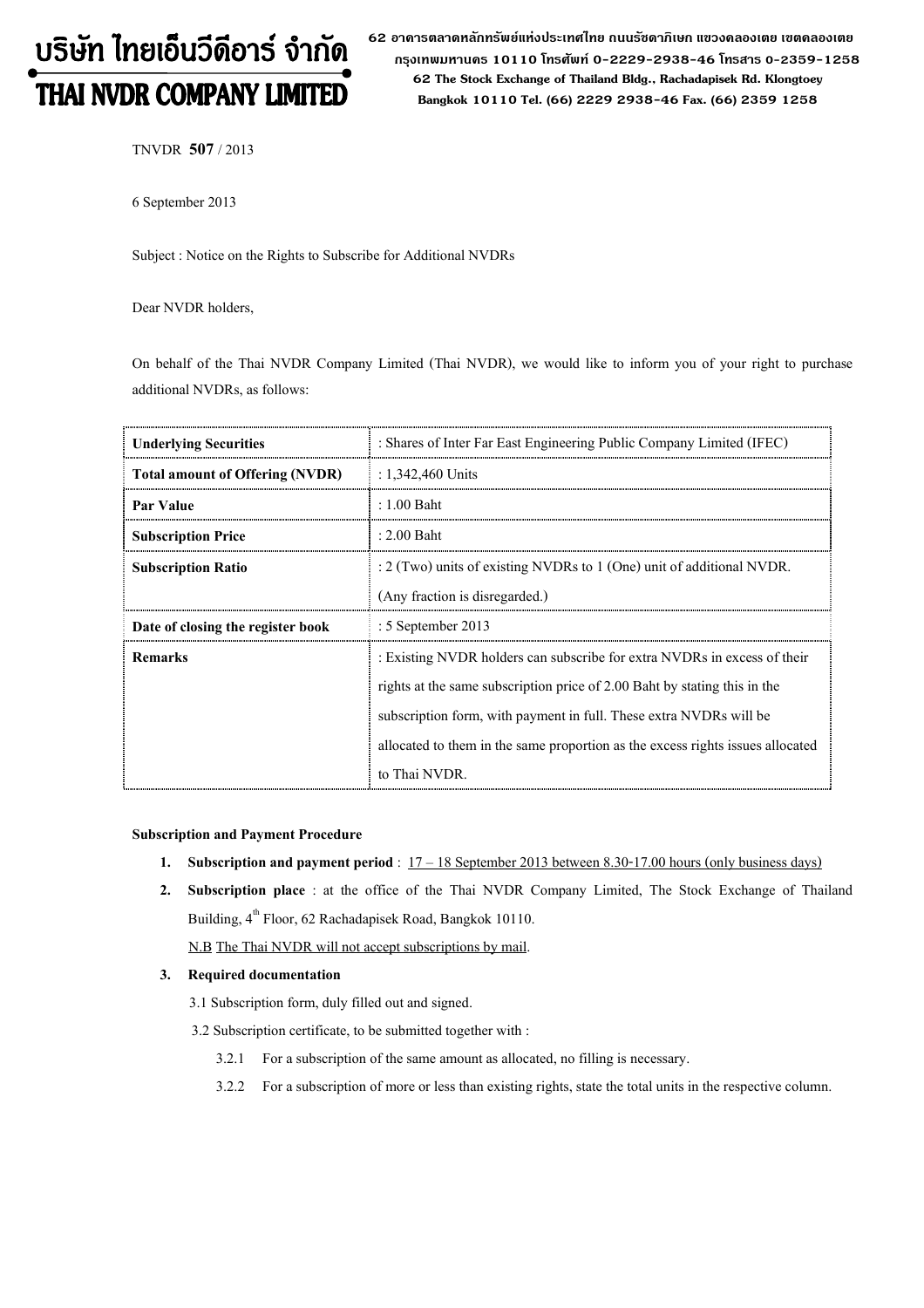#### 4. Payment

Subscription for full entitlement or less than or excess the entitlement, please make payment by one check or one cashier check which is collectable through clearing house in Bangkok. The check or cashier check shall be dated between 17 to 18 September 2013. Indicate the subscription date and make it payable to "Share Subscription of **Rights Offering IFEC".** 

- 5. If NVDR holders fail to exercise their rights or make a payment within the allotted time schedule, or the check or cashier check is not honored, it shall be deemed that such NVDR holders do not wish to exercise their subscription rights. Thai NVDR shall thus regard the subscription as being void.
- 6. Refund for unallotted NVDRs.

If the excess rights NVDRs were not allotted in full because the number of NVDRs subscribed for were more than the number or remaining units of NVDRs, the Thai NVDR will make a refund (without interest) to the NVDR holders by check for the unallotted NVDRs and send it by registered mail to the address that appears on the Share Register Book on the date of closing the book, within 7 business days after the Thai NVDR has received the refund from the underlying company.

Should you need any further information, please do not hesitate to contact Thai NVDR Company Limited at 02-229-2800 Ext. 2938-2946.

Sincerely yours,

Thai NVDR Company Limited

(Praphaphan Tharapiwattananon) Head Depository Department The Stock Exchange of Thailand

Enclosure : 1. Subscription Form for NVDR Right Issues 2. Subscription Certificate